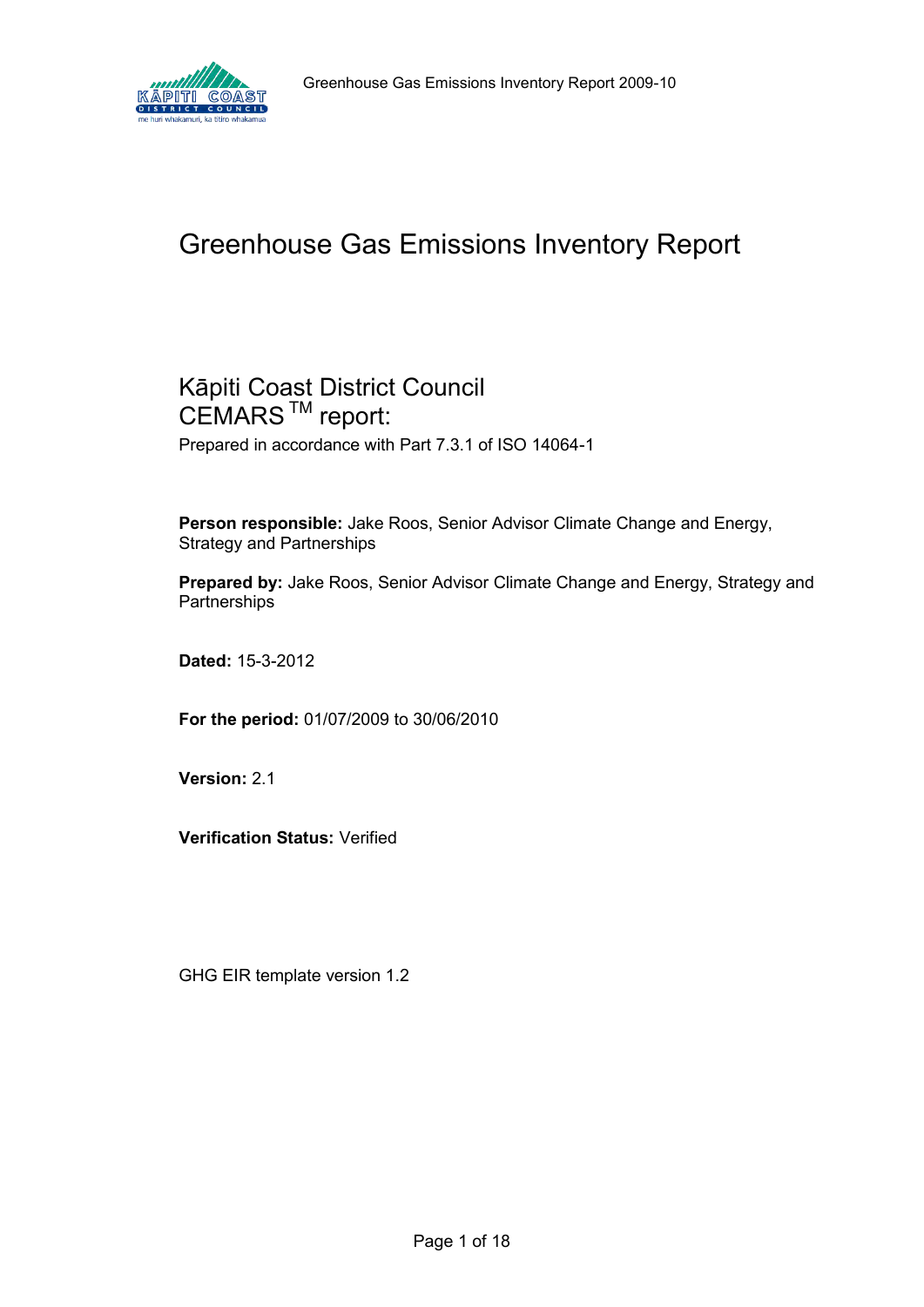

# **Contents**

| 1.             |                                                                                       |  |
|----------------|---------------------------------------------------------------------------------------|--|
| $\overline{2}$ |                                                                                       |  |
| 3              |                                                                                       |  |
| 4              |                                                                                       |  |
| 5              |                                                                                       |  |
| 6              |                                                                                       |  |
| $\overline{7}$ |                                                                                       |  |
| 8              |                                                                                       |  |
| 9              |                                                                                       |  |
| 10             |                                                                                       |  |
| 11             |                                                                                       |  |
| 12             |                                                                                       |  |
| 13             |                                                                                       |  |
| 14             |                                                                                       |  |
| 15             |                                                                                       |  |
|                |                                                                                       |  |
|                | Appendix 2: Summary of GHG emissions calculation methodology and evidence  18         |  |
|                |                                                                                       |  |
|                |                                                                                       |  |
|                |                                                                                       |  |
|                |                                                                                       |  |
|                |                                                                                       |  |
|                |                                                                                       |  |
|                |                                                                                       |  |
|                |                                                                                       |  |
|                | Figure 4: Operational GHG emissions (tonnes CO <sub>2</sub> e) by reporting unit.  13 |  |
|                |                                                                                       |  |
|                |                                                                                       |  |
|                |                                                                                       |  |
|                | Table 1: Operational Greenhouse gas emissions inventory summary by scope and business |  |
|                |                                                                                       |  |
|                |                                                                                       |  |
|                |                                                                                       |  |
|                |                                                                                       |  |
|                | Table 5: Brief description of reporting units in Kāpiti Coast District Council 7      |  |
|                |                                                                                       |  |
|                |                                                                                       |  |
|                |                                                                                       |  |
|                | Table 10: Mandatory and additional reporting requirements for ISO14064-1 17           |  |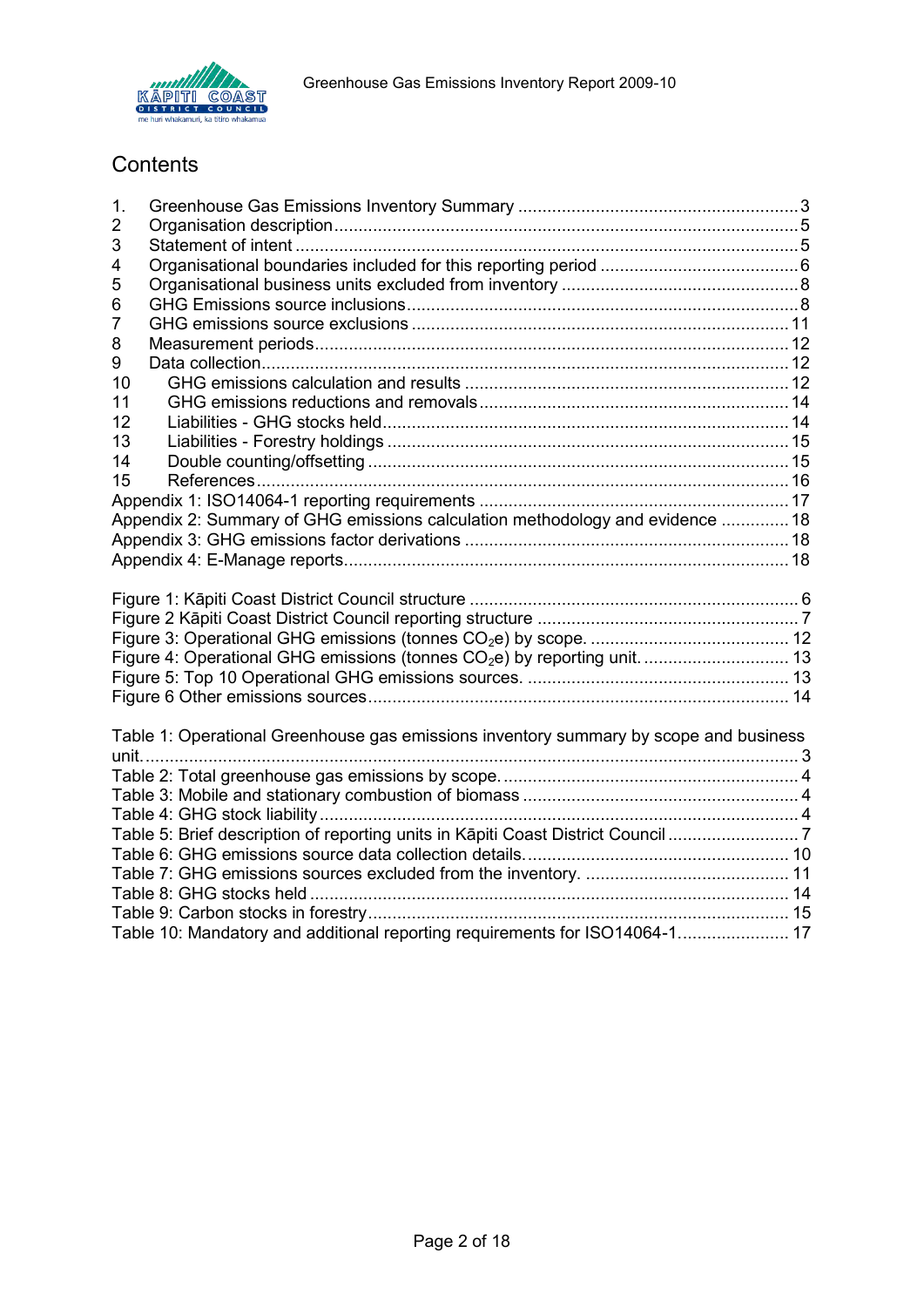<span id="page-2-0"></span>

# 1. Greenhouse Gas Emissions Inventory Summary

<span id="page-2-1"></span>

| <b>Reporting unit</b>       | <b>Data</b>     | Scope 1 | Scope 2 | Scope 3 | <b>Total</b> |
|-----------------------------|-----------------|---------|---------|---------|--------------|
| <b>Access and Transport</b> | $CO2$ e         |         | 381.5   |         | 381.5        |
|                             | CO <sub>2</sub> |         | 381.5   |         | 381.5        |
|                             | $CO2$ e         | 142.5   |         | 50.5    | 193.0        |
| <b>General Council</b>      | CO <sub>2</sub> | 140.7   |         | 20.9    | 161.6        |
|                             | CH <sub>4</sub> | 0.8     |         | 29.4    | 30.2         |
|                             | $N_2O$          | 0.9     |         | 0.1     | 1.1          |
|                             | $CO2$ e         | 803.2   |         |         | 803.2        |
| Leisure and Open<br>Space   | CO <sub>2</sub> | 794.6   |         |         | 794.6        |
|                             | $N_2O$          | 8.3     |         |         | 8.3          |
|                             | $CO2$ e         | 419.1   | 0.2     |         | 419.3        |
| Operations                  | CO <sub>2</sub> | 411.7   | 0.2     |         | 411.9        |
|                             | $N_2O$          | 6.9     | 0.0     |         | 6.9          |
|                             | $CO2$ e         | 49.5    | 151.9   |         | 201.4        |
| Property                    | CO <sub>2</sub> | 24.3    | 151.9   |         | 176.2        |
|                             | <b>HFC</b>      | 24.9    | $0.0\,$ |         | 24.9         |
| Stormwater                  | $CO2$ e         |         | $1.2$   |         | $1.2$        |
|                             | CO <sub>2</sub> |         | 1.2     |         | 1.2          |
|                             | $CO2$ e         | 9359.8  | 563.7   |         | 9923.5       |
| Wastewater                  | CO <sub>2</sub> | 1156.9  | 563.7   |         | 1720.6       |
|                             | CH <sub>4</sub> | 8183.6  | 0.0     |         | 8183.6       |
|                             | $N_2O$          | 19.3    | 0.0     |         | 19.3         |
| Water                       | $CO2$ e         |         | 543.2   |         | 543.2        |
|                             | CO <sub>2</sub> |         | 543.2   |         | 543.2        |

**Table 1:** Operational Greenhouse gas emissions inventory summary by scope and business unit.

There have been no removals in the period.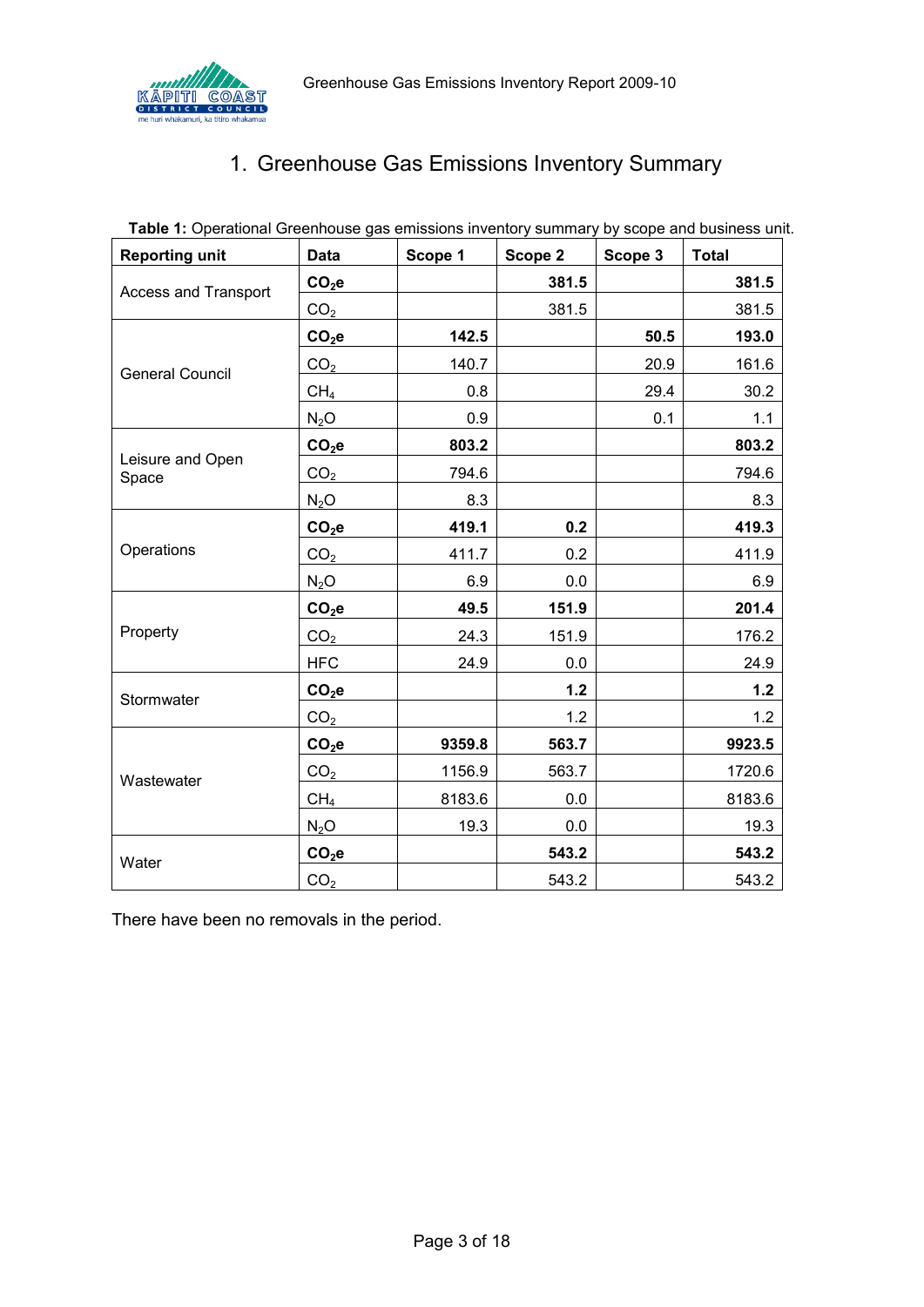

### **Table 2:** Total greenhouse gas emissions by scope.

<span id="page-3-0"></span>

| Scope   | <b>GHG emissions sources</b>                                                                                     | Tonnes CO <sub>2</sub> e |
|---------|------------------------------------------------------------------------------------------------------------------|--------------------------|
| Scope 1 | Diesel, petrol, natural gas, R22, R410a, landfill<br>emissions from dried sludge, screenings and<br>mixing agent | 10,668                   |
| Scope 2 | Electricity                                                                                                      | 1,747                    |
| Scope 3 | Private car travel, flights, taxis,<br>accommodation, conferences, office waste                                  | 50                       |
| Total   |                                                                                                                  | 12,466                   |
|         | Total GHG emissions per unit revenue<br>(tCO <sub>2</sub> /\$M)                                                  | 226.17                   |
|         | Total gross GHG emissions per head of<br>population (tCO <sub>2</sub> /resident)                                 | 0.253                    |

### **Total Operational Emissions**

### **Total Other Emissions**

| <b>Scope</b> | <b>GHG emissions sources</b>                                                                                                     | Tonnes CO <sub>2</sub> e |
|--------------|----------------------------------------------------------------------------------------------------------------------------------|--------------------------|
| Scope 1      | Forestry                                                                                                                         | $-893$                   |
| Scope 2      | <b>None</b>                                                                                                                      | O                        |
| Scope 3      | Contractor diesel use for domestic waste<br>collection, Landfill emissions from domestic<br>waste, Pensioner housing electricity | 18,412                   |
| Total        |                                                                                                                                  | 17,520                   |

#### **Total Emissions**

| <b>Scope</b> | Tonnes CO <sub>2</sub> e |
|--------------|--------------------------|
| Scope 1      | 9,775                    |
| Scope 2      | 1,747                    |
| Scope 3      | 18,463                   |
| Total        | 29.986                   |

### **Table 3:** Mobile and stationary combustion of biomass

<span id="page-3-1"></span>

| <b>Biomass</b> | <b>Mass</b><br>(litres, tonnes) | Tonnes CO <sub>2</sub> e |
|----------------|---------------------------------|--------------------------|
| none           |                                 |                          |

### **Table 4:** GHG stock liability

<span id="page-3-2"></span>

| <b>GHG Gas</b>                                 | Legal<br>entity/business<br>unit/location | Mass held at<br>end of<br>inventory<br>reporting<br>period | <b>Potential</b><br>liability tonnes<br>$CO2$ e |
|------------------------------------------------|-------------------------------------------|------------------------------------------------------------|-------------------------------------------------|
| HFC:<br>R <sub>22</sub> and R <sub>410</sub> a | Property                                  | 282                                                        | 499                                             |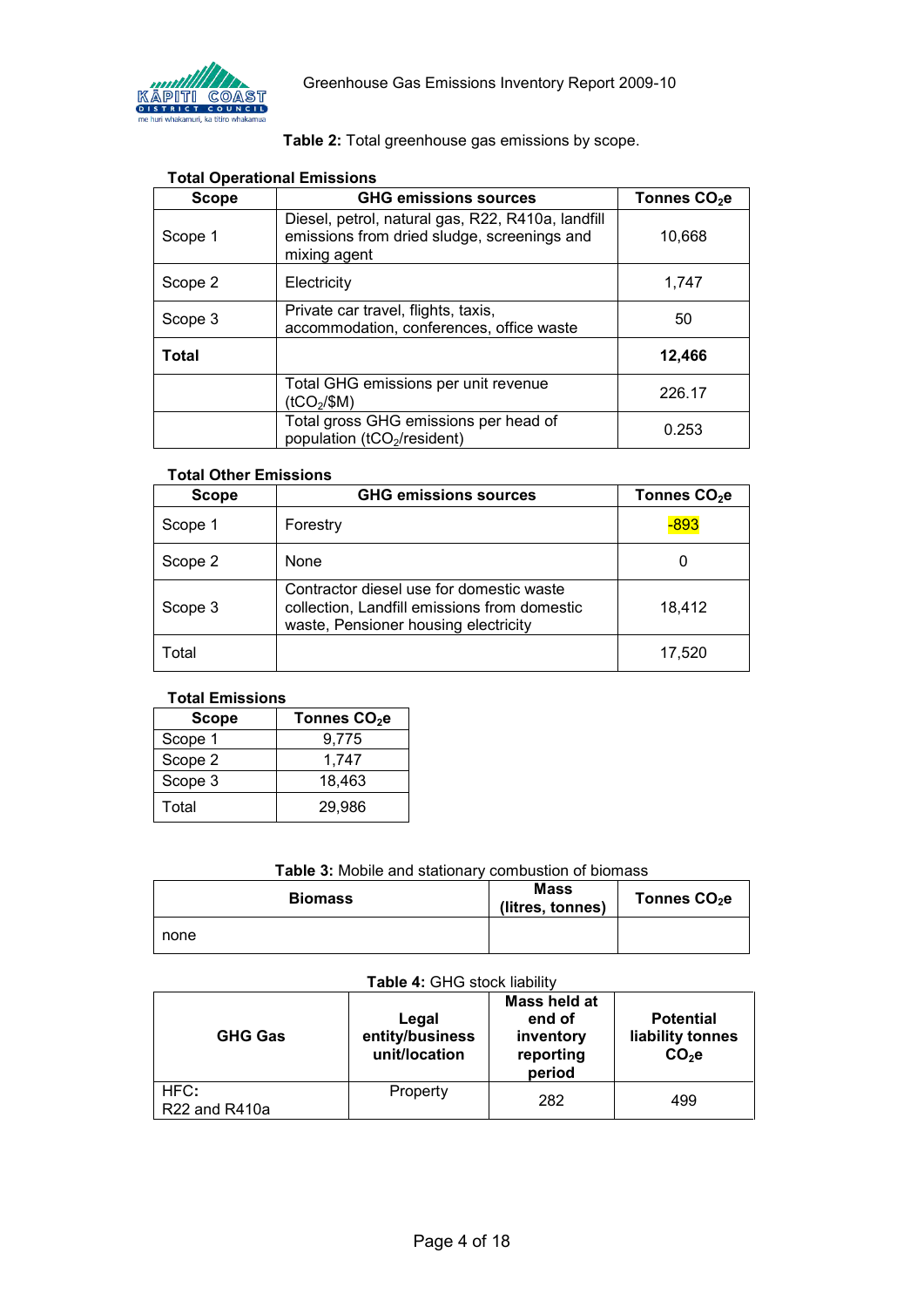

### 1 Introduction

This report is the first annual greenhouse gas (GHG) emissions<sup>1</sup> inventory report prepared CEMARS certification<sup>2</sup>. Accurate quantification of the amount of GHG emissions that can be directly attributed to Kāpiti Coast District Council operations for the reporting period requires the preparation of a GHG inventory in accordance with international protocols and standards as well as meeting the requirements of Programme certification.

The GHG emissions inventory has been prepared in accordance with the *Greenhouse Gas Protocol: A Corporate Accounting and Reporting Standard (revised edition)* developed by the World Resources Institute and the World Business Council for Sustainable Development (2004), and *ISO 14064-1:2006 Specification with Guidance at the Organization Level for Quantification and Reporting of Greenhouse Gas Emissions and Removals<sup>3</sup>* and the Programme Standard for Certification. Appendix 1 outlines mandatory and additional reporting requirements of ISO 14064-1.

# <span id="page-4-0"></span>2 Organisation description

Kāpiti Coast District Council is the territorial authority for its area. It employs approximately 261 staff and is responsible for water and waste water, local roads (including streetlighting), parks, leisure facilities, community facilities, stormwater management and performing statutory duties such as compliance and development management. Council manages the direction and wellbeing of the district through its democratic and strategic planning functions. Council is committed to the principle of sustainable development, including the environment and seeks to mange and reduce its carbon footprint as part of this.

# <span id="page-4-1"></span>3 Statement of intent

Kāpiti Coast District Council is intent on achieving Programme certification as indicated by its communications with carboNZero programme staff.

In the event of successfully completing the Programme requirements for CEMARS certification, the proposed scope for certification is:

*"*Kāpiti Coast District Council meets *the requirements of the CEMARSTM certification having measured and reduced its greenhouse gas emissions in respect of its organisation including: emissions from use of energy and materials, disposal of waste, land use change and fugitive emissions from refrigerant systems."*

 1 Throughout this report "emissions" means "GHG emissions".

 $2^2$  Referred to hereafter as the Programme.

<sup>&</sup>lt;sup>3</sup> Throughout this document "GHG Protocol" means the "GHG Protocol Corporate Accounting and Reporting Standard" and "ISO 14064-1 means the international standard "Specification with Guidance at the Organizational Level for Quantification and Reporting of Greenhouse Gas Emissions and Removals".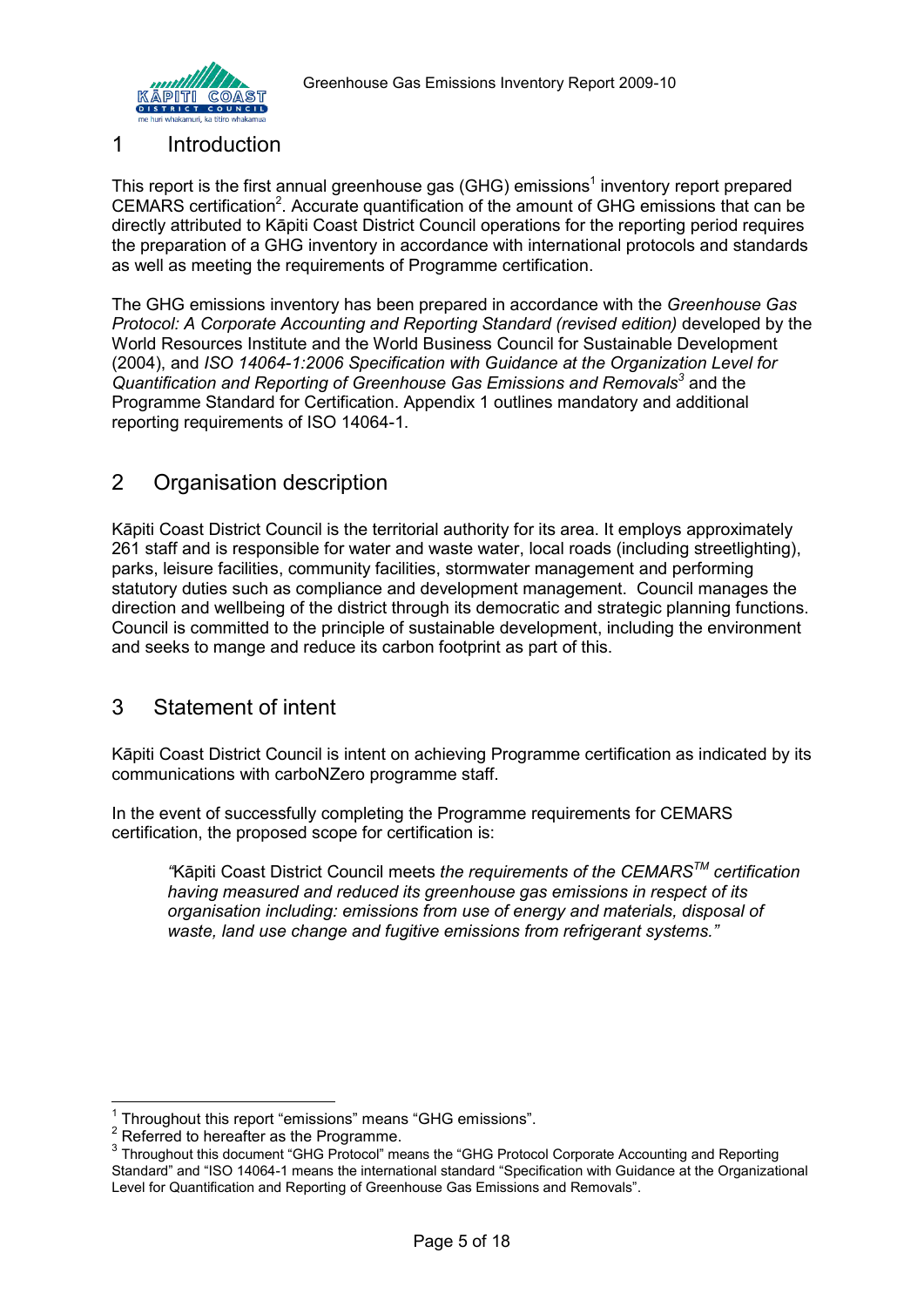

# <span id="page-5-0"></span>4 Organisational boundaries included for this reporting period

Organisational boundaries were set with reference to the methodology described in the GHG Protocol and ISO14064-1 standards. The GHG Protocol allows two distinct approaches to be used to consolidate GHG emissions: the equity share and control (financial or operational) approaches. The Programme specifies that the operational control consolidation approach should be used unless otherwise agreed with the programme. An operational control consolidation approach was used to account for emissions from Kāpiti Coast District Council.

<span id="page-5-1"></span>

|                                                                                                  |                                                                                                                                                                                                                                                                            | <b>Chief Executive</b>                                                                                                                     |                                                                                                                                                                                       |                                                                                                                                                                                                                                                                                                      |
|--------------------------------------------------------------------------------------------------|----------------------------------------------------------------------------------------------------------------------------------------------------------------------------------------------------------------------------------------------------------------------------|--------------------------------------------------------------------------------------------------------------------------------------------|---------------------------------------------------------------------------------------------------------------------------------------------------------------------------------------|------------------------------------------------------------------------------------------------------------------------------------------------------------------------------------------------------------------------------------------------------------------------------------------------------|
| Group Manager,<br><b>Finance</b>                                                                 | Group Manager,<br><b>Strategy &amp;</b><br><b>Partnerships</b>                                                                                                                                                                                                             | Group Manager,<br>Corporate<br><b>Services</b>                                                                                             | Group Manager,<br><b>Infrastructure</b><br><b>Services</b>                                                                                                                            | Group Manager,<br><b>Community</b><br><b>Services</b>                                                                                                                                                                                                                                                |
| Electoral<br><b>Boundaries</b><br>Financial<br>Management<br>Legislative<br>Compliance<br>Rating | Community<br>Outcomes<br>Development<br>Management<br>Economic<br>Development<br>Tāngata Whenua<br><b>Strategic Policy</b><br>Supporting<br>Environmental<br>Sustainability<br><b>Supporting Social</b><br>Wellbeing<br>Corporate Planning,<br>Monitoring and<br>Reporting | Communications<br>Emergency<br>Management<br>Governance<br>Support<br>Information<br><b>Services</b><br>Customer Services /<br>Call Centre | Access and<br>Transport<br>Coastal<br>Management<br>Solid Waste<br>Management<br>Stormwater<br>Management<br>Wastewater<br>Management<br>Water Management<br>Operations<br>Management | Leisure and Open<br>Spaces<br>Major Project<br>Development and<br>Management<br>Arts and Culture<br>Libraries<br>Museums<br><b>Building Control,</b><br>Resource<br>Consents,<br>Regulatory<br>Community<br><b>Facilities</b><br>Cycleways,<br>Walkways,<br><b>Bridleways Network</b><br>Development |

| Figure 1: Kāpiti Coast District Council structure |  |  |  |  |  |
|---------------------------------------------------|--|--|--|--|--|
|---------------------------------------------------|--|--|--|--|--|

[Figure 1](#page-5-1) shows the organisational structure. The council has no separate organisational entities or subsidiaries. For the purposes of emissions reporting, the organisation has been divided into units that manage key emissions sources as shown in Figure 2. This is the most straightforward approach as management groups share the use of many of these sources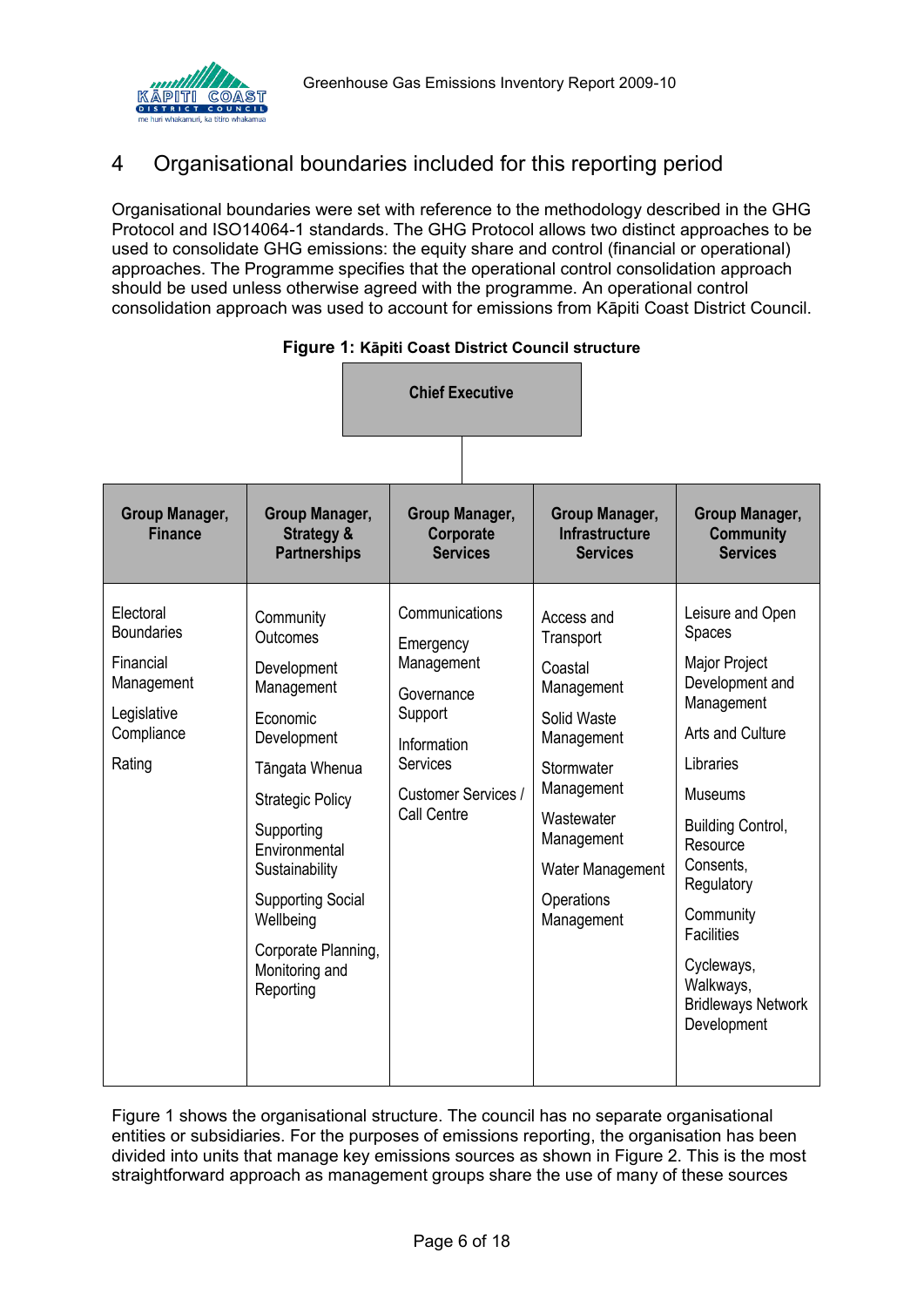

(e.g. offices). For emissions sources that are not managed by one group (e.g. air travel) these have been ascribed to 'General Council'. The emissions sources highlighted in green have been identified as being within full operational control of Council and part of the operational emissions inventory. The emissions sources/stocks in yellow have been identified as being outside direct operational control or are optional, but still of interest and therefore have been reported.



<span id="page-6-0"></span>**Figure 2** Kāpiti Coast District Council reporting structure

**Table 5:** Brief description of reporting units in Kāpiti Coast District Council

<span id="page-6-1"></span>

| <b>Reporting unit</b> | <b>Description</b>                                                                            |
|-----------------------|-----------------------------------------------------------------------------------------------|
| Water                 | Purpose: Water supply, treatment and reticulation, management of all<br>associated assets     |
|                       | <b>Contact: Dave Bassett</b>                                                                  |
| Waste water           | Purpose: Collection, treatment and disposal of sewage, management<br>of all associated assets |
|                       | Contact: Dave Bassett                                                                         |
| Operations            | Management of council operations such as waste collection, parks                              |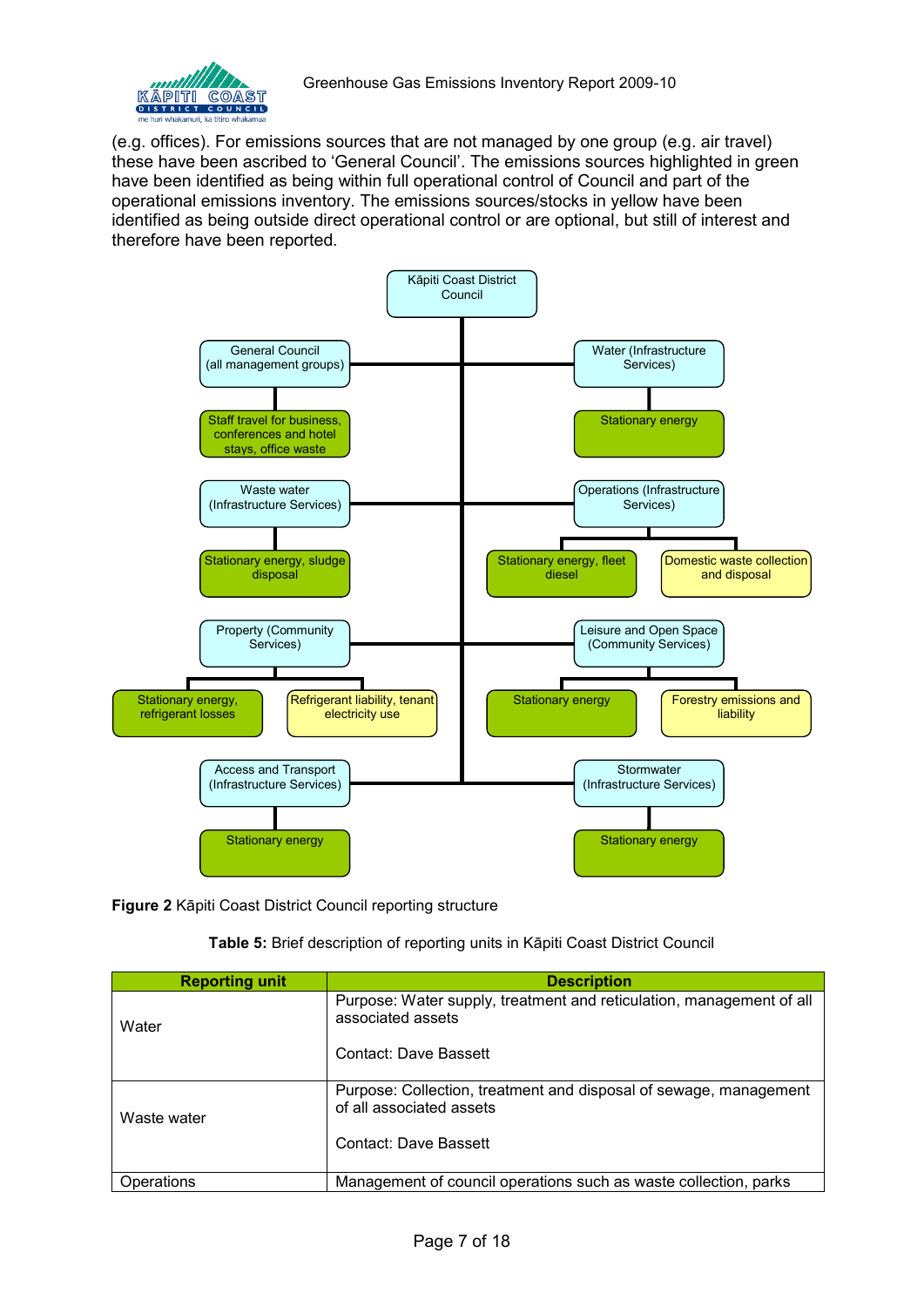

| <b>Reporting unit</b>       | <b>Description</b>                                                      |
|-----------------------------|-------------------------------------------------------------------------|
|                             | maintenance, leak detection and W&WW maintenance and repairs.           |
|                             | Includes management of landfill sites.                                  |
|                             |                                                                         |
|                             | Contact: Tony Martin, Nienke Itjeshorst                                 |
|                             | Purpose: Manages the majority of council-owned buildings including      |
| Property                    | offices, libraries and community halls.                                 |
|                             | Contact: Ken Price                                                      |
|                             | Purpose: Manages swimming pools and sports facilities, plus parks       |
| Leisure and Open Space      | and reserves.                                                           |
|                             | Contact: Lex Bartlett                                                   |
|                             |                                                                         |
|                             | Purpose: Manages development and maintenance of local roads,            |
| <b>Access and Transport</b> | plus streetlighting                                                     |
|                             | <b>Contact: Michelle Lewis</b>                                          |
|                             | Purpose: Manages development and maintenance of stormwater              |
|                             | assets                                                                  |
| Stormwater                  |                                                                         |
|                             | Contact: Matt Aitchison                                                 |
|                             | Purchase: Catch all reporting unit for emissions sources that cut       |
|                             | across Council groups and are generally not linked to a specific site - |
| <b>General Council</b>      | e.g. pool vehicles, flights, taxis etc.                                 |
|                             |                                                                         |
|                             | Contact: Sara Clift                                                     |

### <span id="page-7-0"></span>5 Organisational business units excluded from inventory

None.

### <span id="page-7-1"></span>6 GHG Emissions source inclusions

GHG emissions sources were identified with reference to the methodology described in the GHG Protocol and ISO14064-1 standards. Identification of emissions sources was achieved via personal communications with Kāpiti Coast District Council staff, and cross checked against operational expenditure records for the 2009-10 reporting period. These records were viewed in order to see what activities may be associated with emissions from all of the organisation's operations.

As adapted from the GHG Protocol, these emissions were classified into the following categories:

- **Direct GHG emissions (Scope 1)**: GHG emissions from sources that are owned or  $\bullet$ controlled by the company.
- **Indirect GHG emissions (Scope 2):** GHG emissions from the generation of purchased  $\bullet$ electricity, heat and steam consumed by the company.
- **Indirect GHG emissions (Scope 3) included in improvement target**: GHG  $\bullet$ emissions required by the Programme that occur as a consequence of the activities of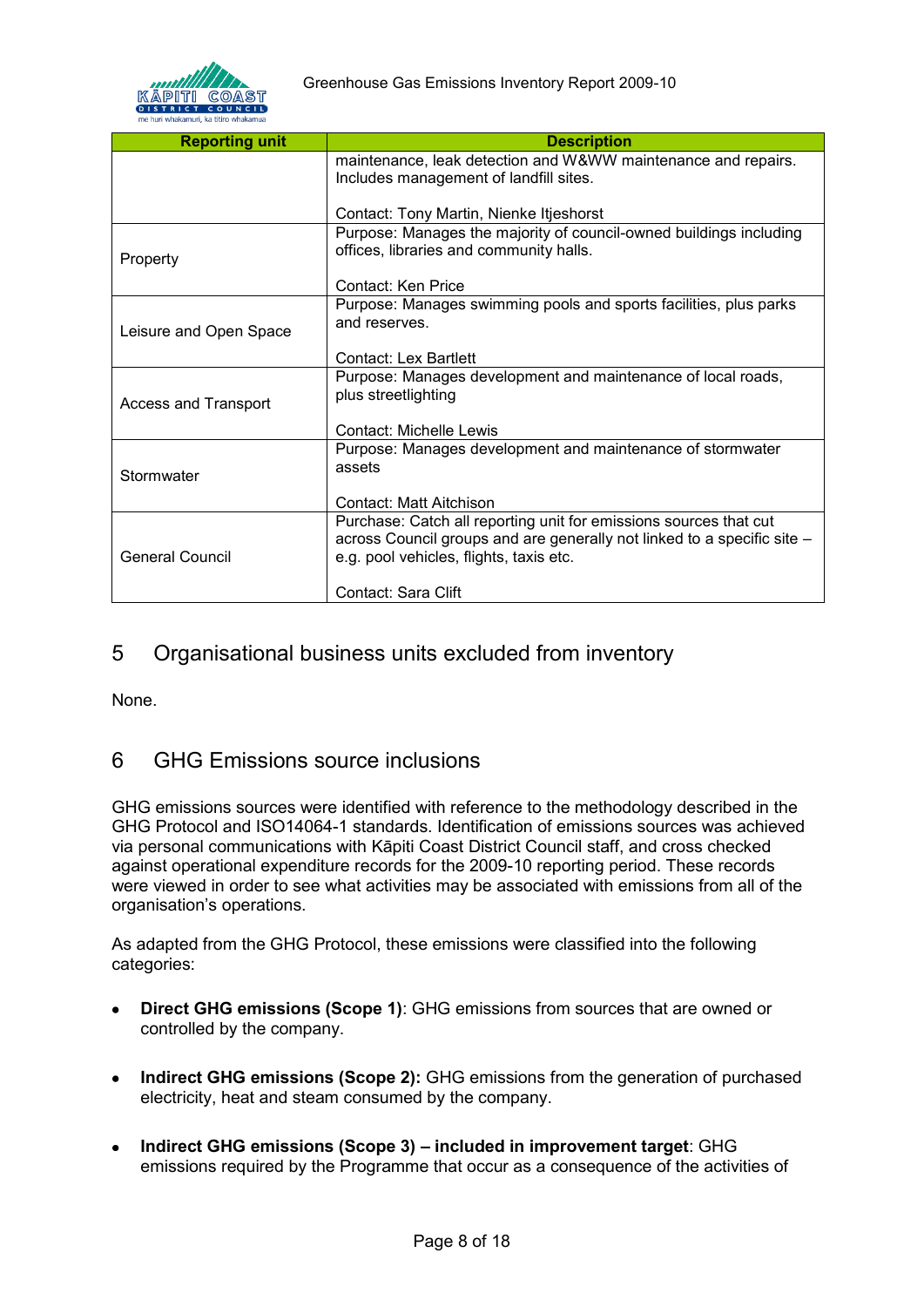

the company, but occur from sources not owned or controlled by the company. These include operational activities directly at Council's discretion e.g. flights and conferences.

**Indirect GHG emissions (Scope 3) – not included in improvement target**: GHG emissions not required by the Programme that occur from sources not owned or controlled by the company, but of which the Council still has an interest or influence. These are one-time sources such as capital projects, and continuous sources such as pensioner housing electricity use and domestic and commercial waste collection and disposal.

All direct (Scope 1) and indirect (Scope 2) emissions need to be accounted for in the GHG emissions inventory, excluding from forestry emissions and sequestration. Apart from Scope 3 emissions sources required by the Programme, it is recommended that other indirect Scope 3 emissions, as outlined by the GHG Protocol, are included if :

- They are believed to be large relative to the organisation's direct GHG emissions
- They contribute to the organisation's GHG risk exposure
- They are deemed critical by key stakeholders (e.g. customers)
- There are potential GHG emissions reductions that can be undertaken or influenced by the company.

After liaison with the organisation, the emissions sources in [Table 6](#page-9-0) have been identified and included in the GHG emissions inventory. Emissions classed as 'other' are reported, but only 'operational' emissions are included when calculating percentage change in emissions between years/organisational improvement.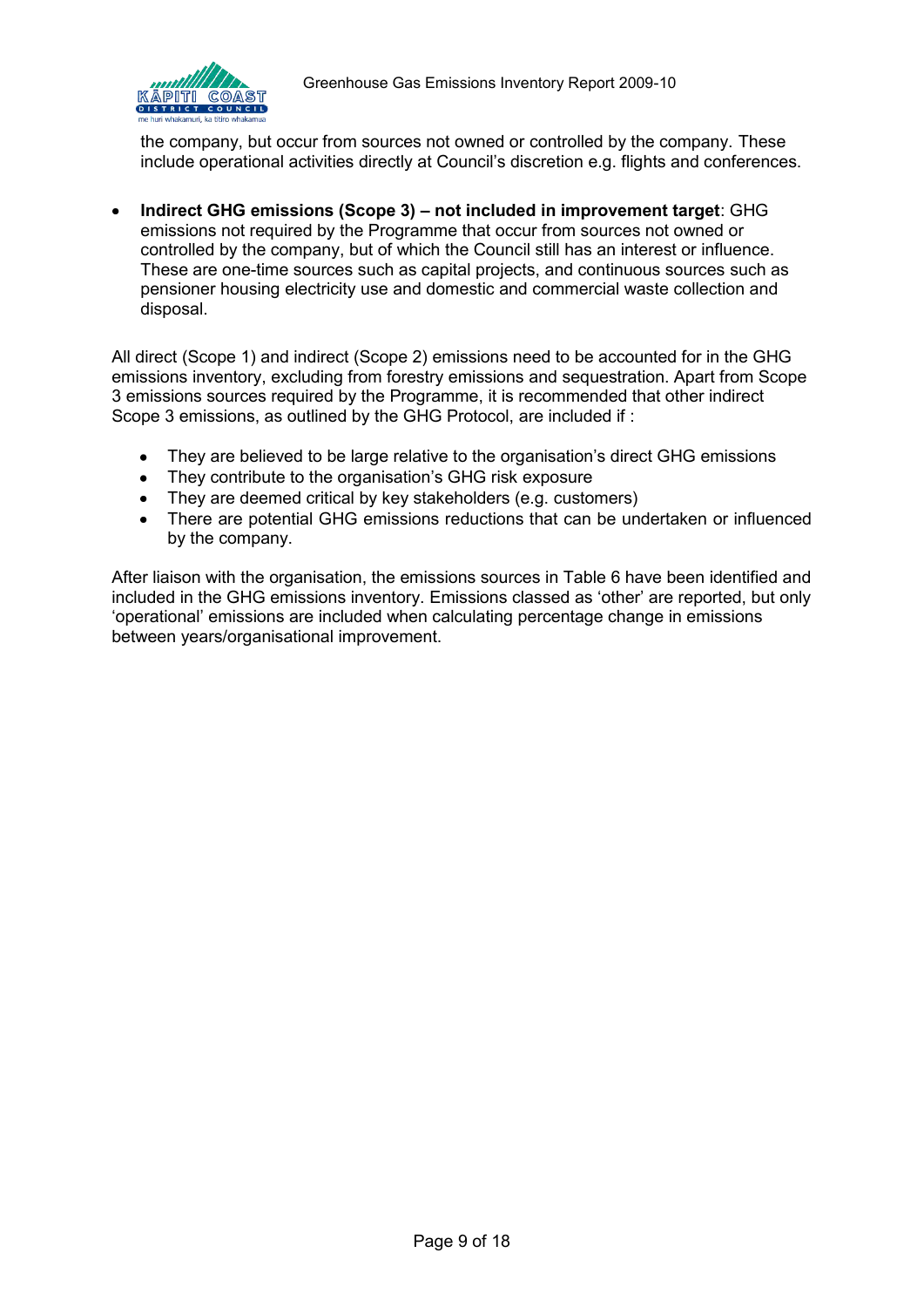

### **Table 6:** GHG emissions source data collection details.

<span id="page-9-0"></span>

| <b>Reporting unit</b>  |                                | <b>GHG</b>     |                                                    | <b>Data</b>    | <b>Calc in</b> |
|------------------------|--------------------------------|----------------|----------------------------------------------------|----------------|----------------|
|                        | <b>GHG emissions source</b>    | emissions      | Data source                                        | collection     | Е.             |
|                        |                                | level<br>scope |                                                    | unit           | manage?        |
| <b>Operational</b>     |                                |                |                                                    |                |                |
| Water                  | Electricity                    | Scope 2        | Invoice data                                       | kWh            |                |
| Waste water            | Electricity                    | Scope 2        | Invoice data                                       | kWh            | $\checkmark$   |
| Waste water            | <b>Diesel</b>                  | Scope 1        | Invoice data                                       | litres         | Υ              |
| Waste water            | Waste - dried sewage sludge    | Scope 1        | Freq' of bin collection, sample weighing, MC tests | kg             | N              |
| Waste water            | Waste - sewage screenings      | Scope 1        | Frequency of bin collection, sample weighing       | kg             | Y              |
| Waste water            | Waste - mixing agent (wood)    | Scope 1        | Freq' of bin collection, bin volume, wood density  | kg             | Y              |
| Stormwater             | Electricity                    | Scope 2        | Invoice data                                       | kWh            | $\checkmark$   |
| Property               | Electricity                    | Scope 2        | Invoice data                                       | kWh            | Υ              |
| Property               | Natural gas                    | Scope 1        | Invoice data                                       | kWh            | Υ              |
| Property               | Waste - office                 | Scope 3        | Frequency of bin collection, sample weighing       | kg             | Y              |
| Property               | Refrigerant R22 losses         | Scope 1        | Estimate of annual system recharges                | kg             | Y              |
| Property               | Refrigerant R410a losses       | Scope 1        | Estimate of annual system recharges                | kg             | Y              |
| Roading                | Electricity                    | Scope 2        | Invoice data                                       | kWh            | Y              |
| Leisure and Open Space | Electricity                    | Scope 2        | Invoice data                                       | kWh            | Y              |
| Leisure and Open Space | Natural gas                    | Scope 1        | Invoice data                                       | kWh            | Y              |
| Operations             | Electricity                    | Scope 2        | Invoice data                                       | kWh            | Y              |
| Operations             | <b>Diesel</b>                  | Scope 1        | Invoice data, BP Fuelcard data                     | litres         | Y              |
| <b>General Council</b> | Petrol                         | Scope 1        | Invoice data, BP Fuelcard data                     | litres         | Υ              |
| <b>General Council</b> | <b>Taxi fares</b>              | Scope 3        | Credit card transactions/Finance system search     | \$             | Y              |
| <b>General Council</b> | Air travel                     | Scope 3        | Credit card transactions/Finance system search     | Passenger-km   | Υ              |
| <b>General Council</b> | Hotel stays                    | Scope 3        | Credit card transactions/Finance system search     | Visitor-nights | Y              |
| <b>General Council</b> | Conferences                    | Scope 3        | Estimate based on hotel stays                      | Delegate-days  | Y              |
| <b>General Council</b> | Private car                    | Scope 3        | Expense claims/Finance system search               | km             | Y              |
| <b>Other</b>           |                                |                |                                                    |                |                |
| Leisure and Open Space | Forestry emissions/seqestrat'n | Scope 1        | GIS data, staff knowledge, MAF look-up tables      | Ha             | N              |
| Operations             | Waste - Domestic               | Scope 3        | Weighbridge data, SWAP analysis                    | kg             | Y              |
| Operations             | Bin collection fuel use        | Scope 3        | Contractor estimate                                | km             | Y              |
| Property               | Pensioner housing electricity  | Scope 3        | Invoice data for sample of tenants                 | kWh            | Y              |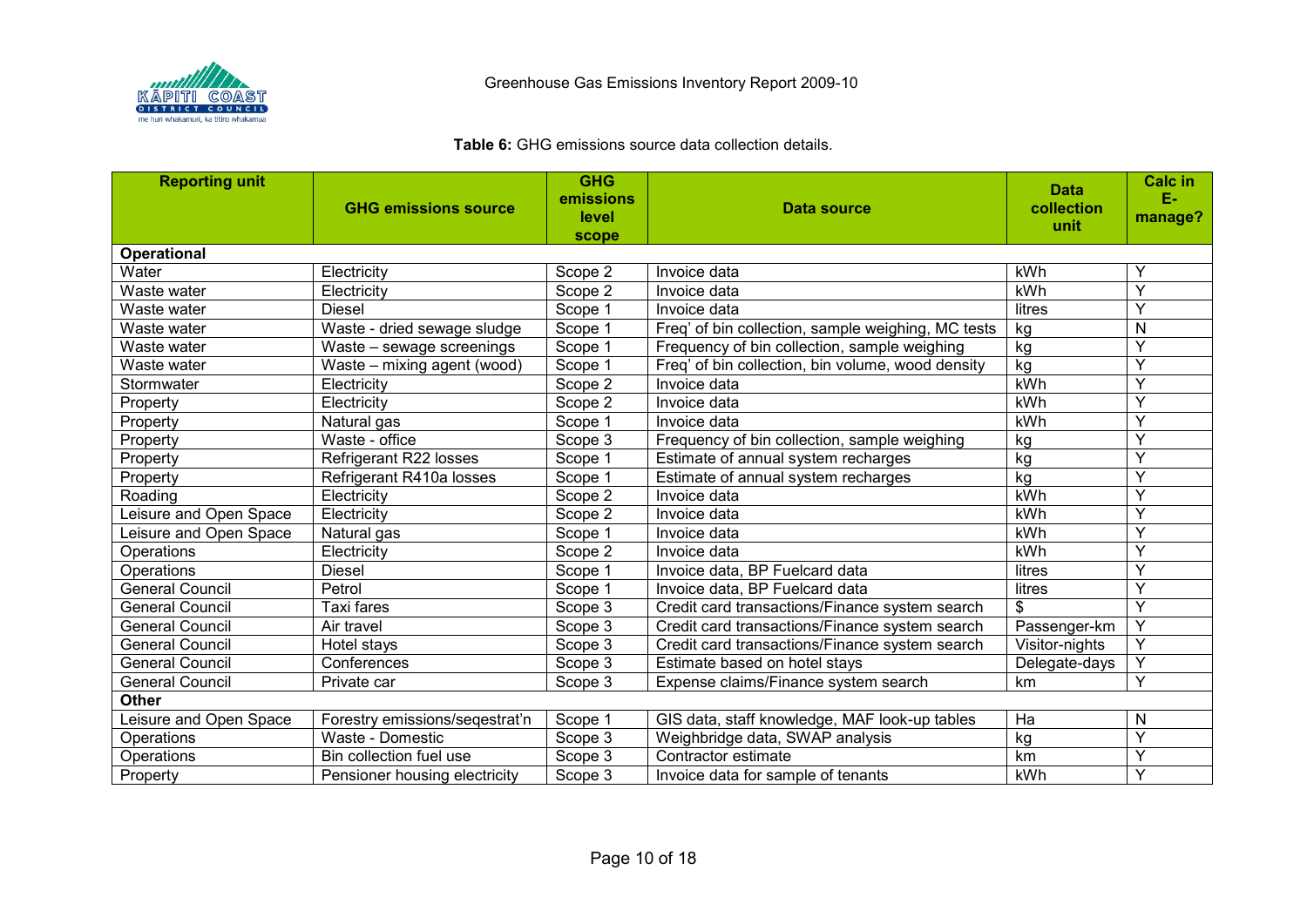

# <span id="page-10-0"></span>7 GHG emissions source exclusions

After analysis of contracts, invoices and landfill closure reports, the emissions sources in [Table 7](#page-10-2) have been identified and excluded from the GHG emissions inventory. The Programme applies a *de minimus* of 1% where emissions sources less than 1% of the entire inventory may be excluded provided that in total, they are not greater than 5% of the entire inventory. Inventories should aim to include 95% or more of the emissions sources within the designated boundary. The programme sets a materiality threshold of 5%. This means errors or omissions should not exceed 5% of the total inventory within the designated boundary.

<span id="page-10-2"></span><span id="page-10-1"></span>

| <b>Business unit</b> | <b>GHG emissions</b><br>source                                       | <b>GHG emissions</b><br>level scope | <b>Reason for exclusion</b>                                                                                                                                                                                                                                                                                                                                                                         |
|----------------------|----------------------------------------------------------------------|-------------------------------------|-----------------------------------------------------------------------------------------------------------------------------------------------------------------------------------------------------------------------------------------------------------------------------------------------------------------------------------------------------------------------------------------------------|
| Wastewater           | Wood pellet<br>freight                                               | Scope 3<br>(mandatory)              | Contract for supply specifies product<br>is responsibility of supplier until<br>delivered                                                                                                                                                                                                                                                                                                           |
| Water                | Water treatment<br>chemicals freight                                 | Scope $3$<br>(mandatory)            | No specific freight charge applied on<br>invoices. Also volume 10 - 15 tonnes<br>per month moved within the North<br>Island is likely to be de minimus. The<br>Council has no other significant<br>regular freight.                                                                                                                                                                                 |
| Operations           | Closed landfills -<br>Ōtaki and<br>Waikanae                          | Scope 1                             | Ōtaki Landfill closed 1995, Waikanae<br>Landfill closed 2003. In line with<br>programme emission calculation<br>methods, any emissions that are<br>occurring from waste deposited prior<br>to the inventory period would be<br>considered not to have emissions as<br>the programme uses a calculation<br>approach whereby all emissions are<br>considered to have occurred at time<br>of disposal. |
| Operations           | Partly closed<br>landfill -<br>Otaihanga                             | Scope 1                             | Closed to the public in 2008, still used<br>to dispose of Wastewater sludge and<br>screenings.<br>Convention adopted for these is to<br>account for all future emissions in the<br>year of disposal, based on mass of<br>material deposited.                                                                                                                                                        |
| Operations           | Transport of<br>waste from<br>transfer stations<br>to Hokio Landfill | Scope 3<br>(additional)             | It has been identified that this could<br>be calculated, but it is not mandatory<br>(i.e. it is part of 'other' emissions).<br>Council will seek to calculate these<br>emissions in future reporting periods.                                                                                                                                                                                       |
| General<br>Council   | Capital Projects<br>embodied carbon                                  | Scope 3 (one time,<br>additional)   | Calculation done for certain materials<br>to be used for new Aquatic Centre<br>under construction in 2012 -13, which<br>is likely to Council's largest project for<br>some time. Analysis will not be carried<br>out on past projects but improvement<br>plan will seek to measure embodied<br>carbon of future projects.                                                                           |

| Table 7: GHG emissions sources excluded from the inventory. |  |
|-------------------------------------------------------------|--|
|-------------------------------------------------------------|--|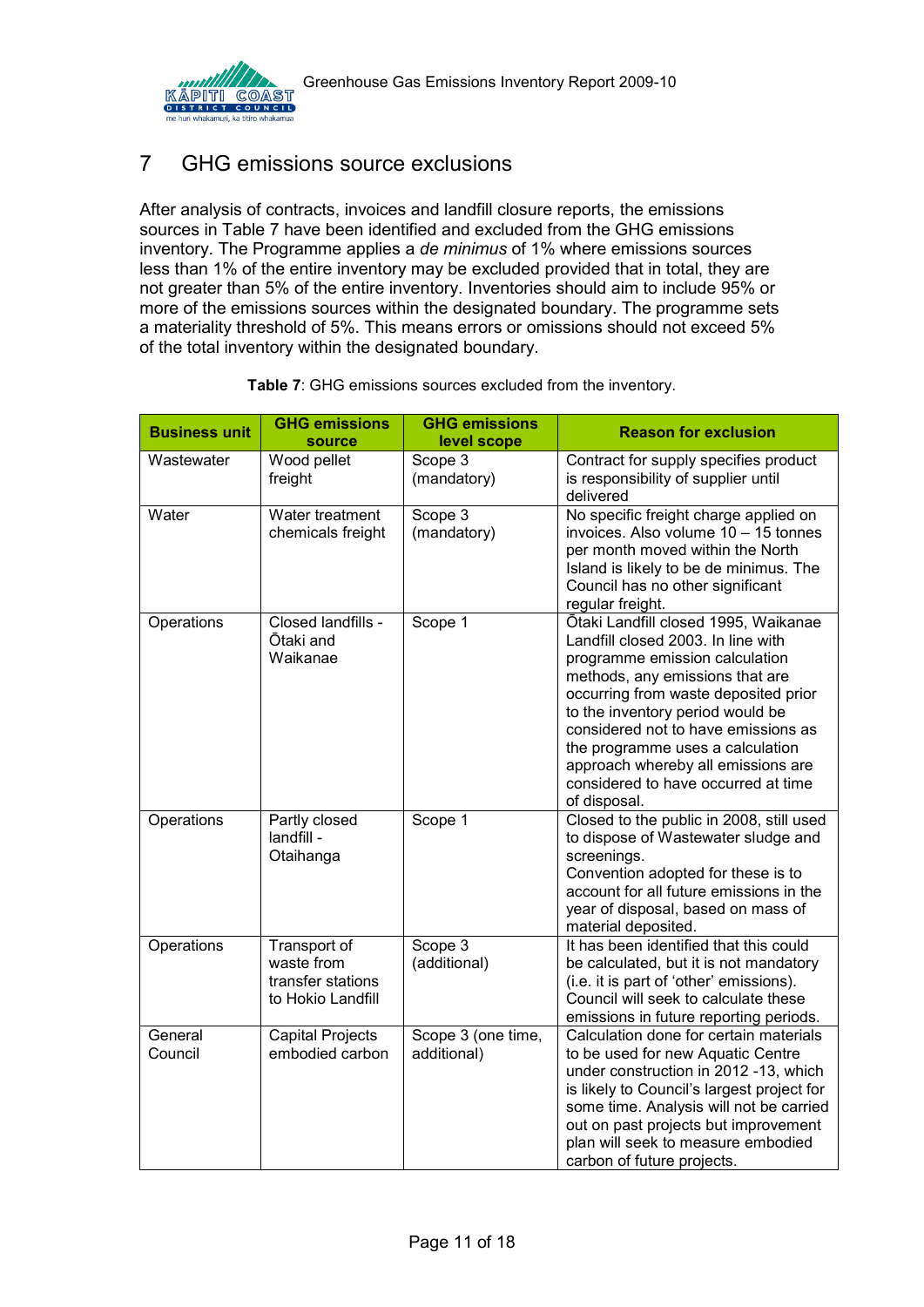

# <span id="page-11-0"></span>8 Measurement periods

This is Kāpiti Coast District Council GHG emissions inventory report covering the period from 1/7/2009 to 30/6/2010. This is also the chosen base year for future reports.

## <span id="page-11-1"></span>9 Data collection

Table 6 provides an overview of how data for each emissions source was collected, the source of the data. For a full discussion of methodologies, assumptions and derivation see Appendix 2. Some emissions (disposal of sewage sludge in landfill, forestry sequestration and GHG stocks/liabilities) were not possible to calculate in E-Manage – this were done separately using emissions factors approved by the CarboNZero programme.

A calculation methodology has been used for quantifying the GHG emissions inventory using emissions source activity data multiplied by GHG emissions or removal factors.

# <span id="page-11-2"></span>10 GHG emissions calculation and results

All GHG emissions were calculated using the Programme calculation tools. As shown in Table 1, total operational GHG emissions for Kāpiti Coast District Council were 12,466 tonnes of  $CO<sub>2</sub>e$  for the 12 month period 1/7/2009 to 30/6/2010. Other emissions totalled 17,520 tonnes for the same period. Total emissions were 29,986 tonnes of  $CO<sub>2</sub>e$ .



<span id="page-11-3"></span>**Figure 3:** Operational GHG emissions (tonnes CO<sub>2</sub>e) by scope.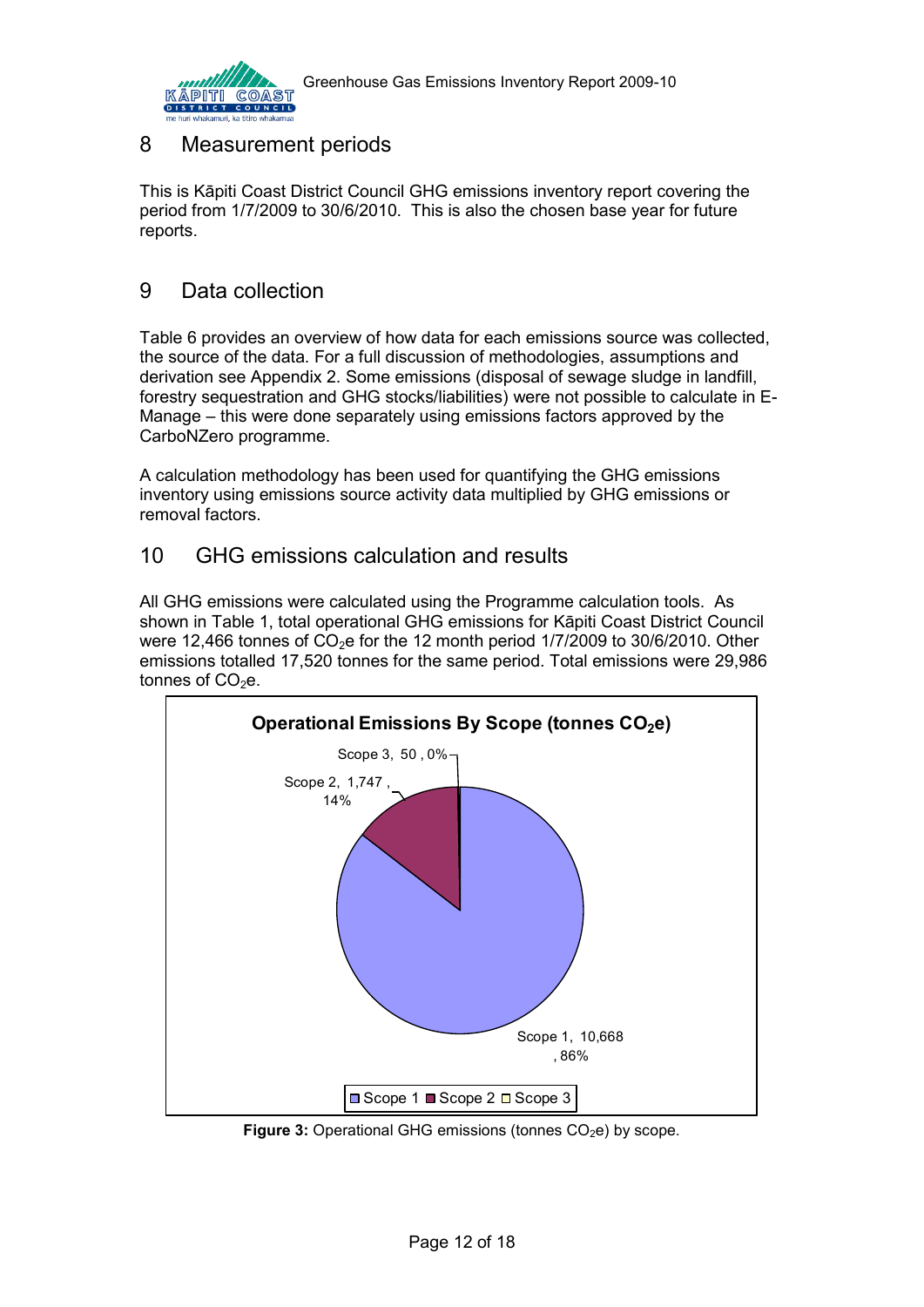



<span id="page-12-0"></span>

<span id="page-12-1"></span>**Figure 5:** Top 10 Operational GHG emissions sources.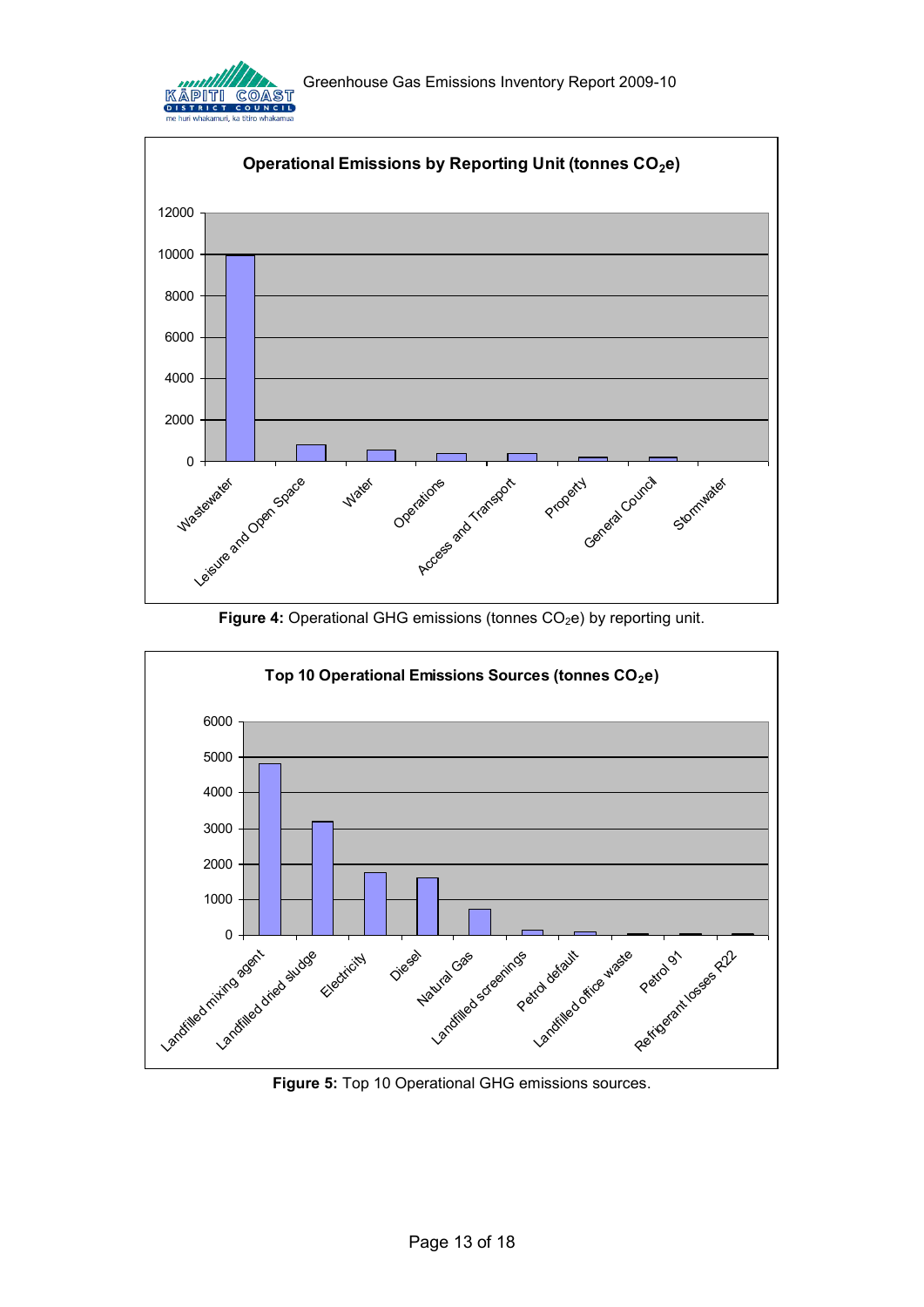



**Figure 6** Other emissions sources

<span id="page-13-2"></span>Where the organisation is progressing to certification, the inventory report and any assertions are expected to be verified through an independent third party verification audit by Programme approved verifiers to a reasonable level of assurance reported to the directors of Landcare Research in a separate assurance statement.

# <span id="page-13-0"></span>11 GHG emissions reductions and removals

Kāpiti Coast District Council has achieved no significant GHG emissions reductions and removals for this reporting period as this is the first reporting period. Council is required to have a management plan in place for managing and reducing emissions in the future should it choose to apply for Programme certification.

# <span id="page-13-1"></span>12 Liabilities - GHG stocks held

<span id="page-13-3"></span>

| <b>GHG Gas</b>  | <b>Reporting unit</b> | Mass – start of<br>reporting<br>period | $Mass - end of$<br>reporting<br>period | <b>Potential</b><br>liability -<br>tonnes CO <sub>2</sub> e | <b>Comment on</b><br>variance |
|-----------------|-----------------------|----------------------------------------|----------------------------------------|-------------------------------------------------------------|-------------------------------|
| R <sub>22</sub> | Property              | 180                                    | 180                                    | 306                                                         | none                          |
| R410a           | Property              | 102                                    | 102                                    | 193                                                         | none                          |
| <b>Total</b>    |                       | 282                                    | 282                                    | 499                                                         |                               |

#### **Table 8**: GHG stocks held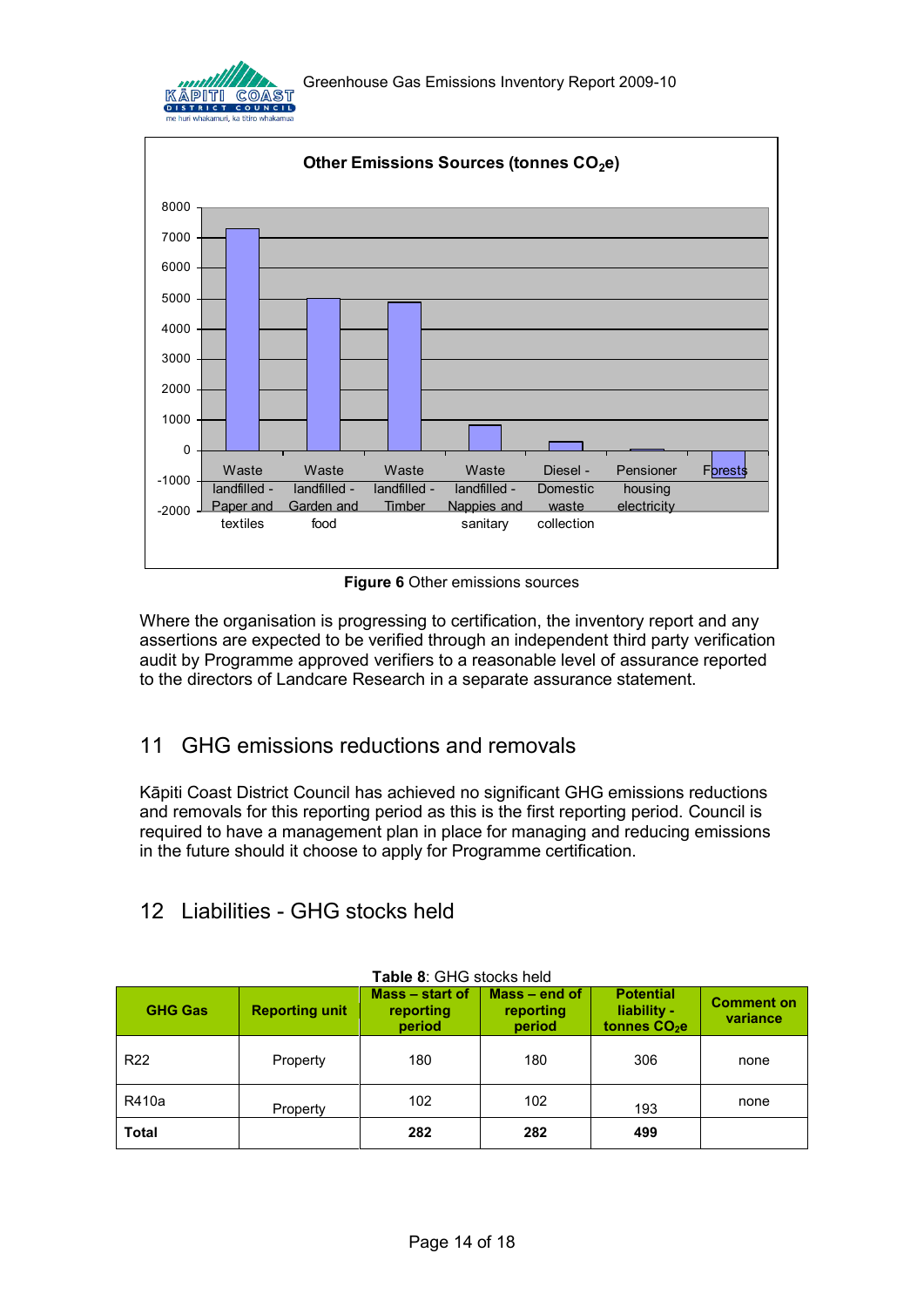

# <span id="page-14-2"></span><span id="page-14-0"></span>13 Liabilities - Forestry holdings

| <b>Forest location</b><br>type and year<br>planted | <b>Reporting unit</b>     | Area - start of<br>reporting<br>period | Area - end of<br>reporting<br>period | Carbon<br>emissions<br>tonnes CO <sub>2</sub> e | <b>Potential</b><br>liability -<br>tonnes CO <sub>2</sub> e | <b>Comment on</b><br>variance         |
|----------------------------------------------------|---------------------------|----------------------------------------|--------------------------------------|-------------------------------------------------|-------------------------------------------------------------|---------------------------------------|
| Pharazyn<br>Reserve, Pinus<br>Radiata, 1990        | Leisure and<br>Open Space | 4.9                                    | 4.9                                  | $-167$                                          | 2607                                                        | Sequestration<br>by growth            |
| Raumati<br>Enscarpment,<br>Pinus Radiata,<br>1985  | Leisure and<br>Open Space | 3.1                                    | 3.1                                  | 199                                             | 2145                                                        | Sequestration<br>by growth            |
| Reikorangi Rd,<br>Pinus Radiata,<br>1985           | Leisure and<br>Open Space | 5.3                                    | 5.3                                  | $-154$                                          | 3668                                                        | Sequestration<br>by growth            |
| Paraparaumu<br>WWTP, Pinus<br>Radiata, 1985        | Leisure and<br>Open Space | 25.0                                   | 25.0                                 | $-725$                                          | 17300                                                       | Sequestration<br>by growth            |
| Nikau<br>Reserve,<br>native remnant                | Leisure and<br>Open Space | 11.0                                   | 11.0                                 | 0                                               | 3564                                                        | Fully mature -<br>no<br>sequestration |
| Reikorangi Rd,<br>Eucalyptus,<br>1996              | Leisure and<br>Open Space | 4.2                                    | 4.2                                  | -46                                             | 676                                                         | Sequestration<br>by growth            |
| <b>Total</b>                                       |                           | 53.1                                   | 53.1                                 | $-893$                                          | 30853                                                       |                                       |

### **Table 9:** Carbon stocks in forestry

# <span id="page-14-1"></span>14 Double counting/offsetting

Double counting refers to situations where:

- a) Emissions have been included and potentially offset in the GHG emissions inventories of two different organisations e.g. a company and one of its suppliers/contractors. This is particularly relevant to all indirect (Scope 2 and 3) emissions.
- b) The organisation is participating in or is the recipient of "green electricity", renewable energy certificates (RECs) or levy exemption certificates (LECs) or other similar energy generation or GHG initiatives.
- c) Emissions reductions are counted as removals in an organisation's GHG emissions inventory and are counted or used as offsets/carbon credits by another organisation. This applies to projects registered under the NZ government Projects to Reduce Emissions (PRE) as well as to schemes generating voluntary offsets or carbon credits.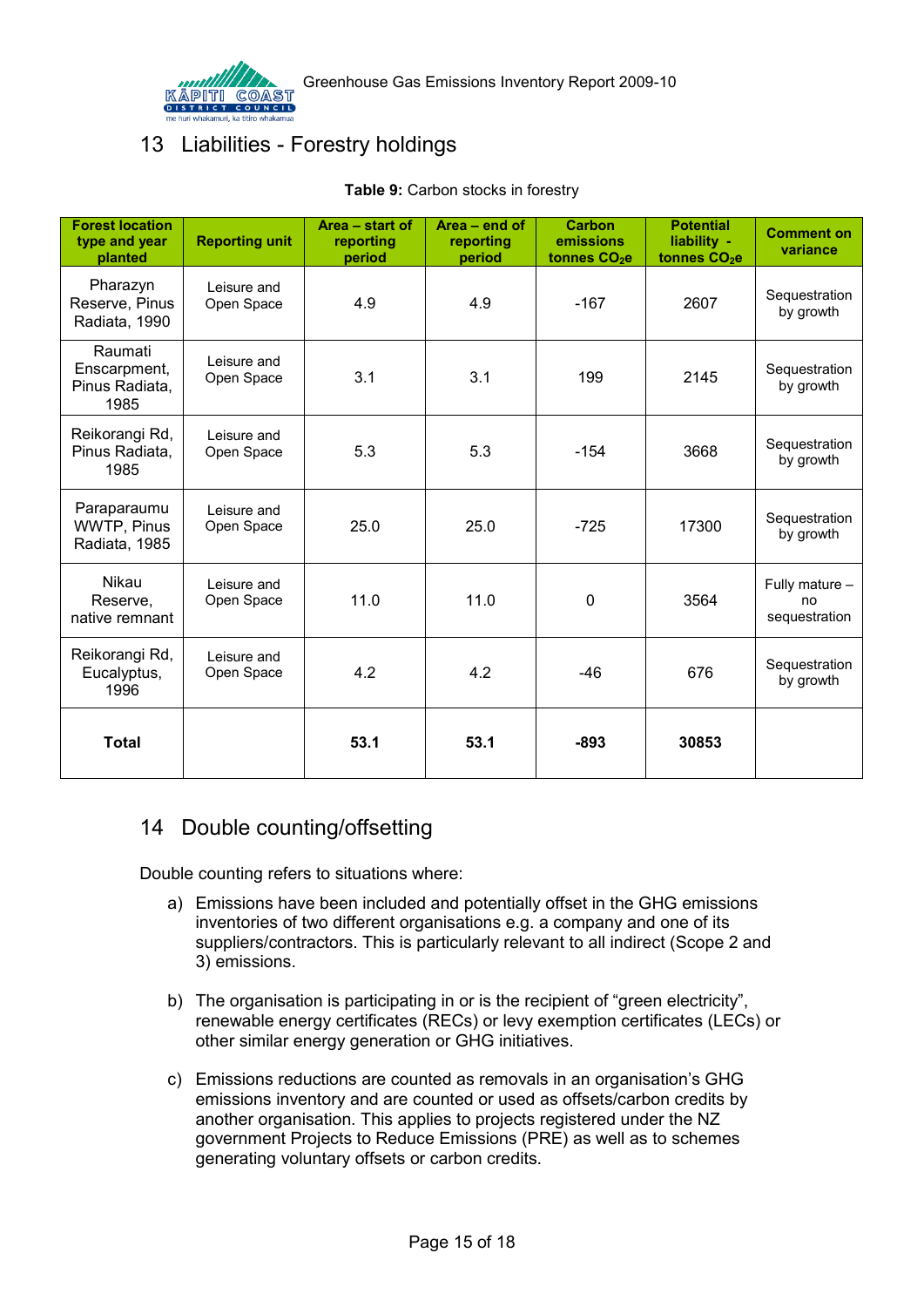

Where the organisation is progressing to carboNZero certification, it must ensure that all GHG emissions and removals are reported appropriately. The offset requirements for carboNZero certification should not be overstated due to emissions that have already been offset by another organisation; nor should they be understated due to removals that have already been used as offsets by another organisation.

In the case of Kāpiti Coast District Council, there are no instances of double counting.

# <span id="page-15-0"></span>15 References

International Standards Organisation, 2006. ISO14064-1:2006. *Greenhouse gases – Part 1: Specification with guidance at the organisation level for quantification and reporting of greenhouse gas GHG emissions and removals.* ISO: Geneva, Switzerland.

World Resources Institute and World Business Council for Sustainable Development, 2004 (revised). *The Greenhouse Gas Protocol: A Corporate Accounting and Reporting Standard.* WBCSD: Geneva, Switzerland.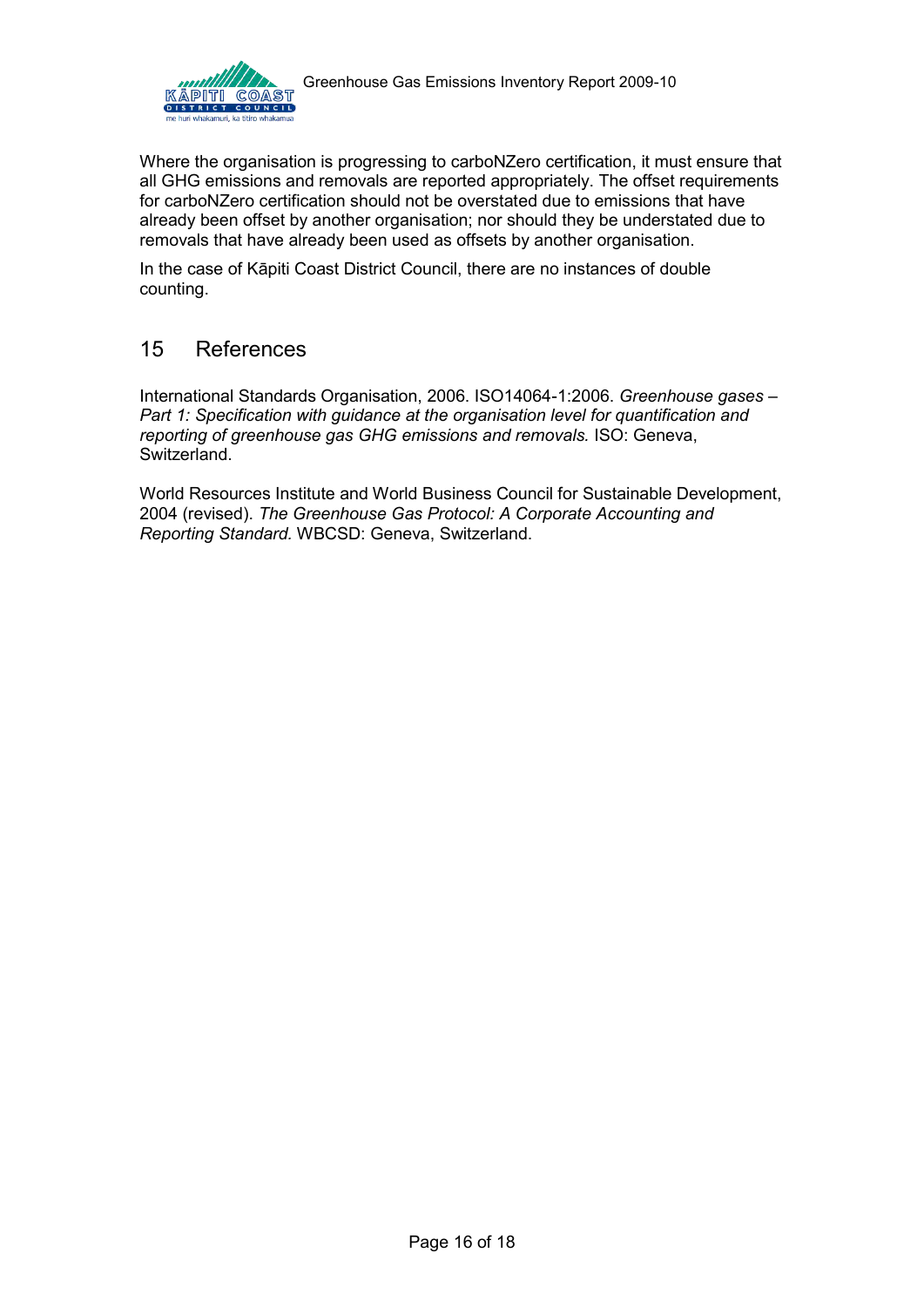

# <span id="page-16-0"></span>Appendix 1: ISO14064-1 reporting requirements

CEMARS and the carboNZero programme require the generation of an emissions inventory report that shows the total emissions for the application period. In addition ISO14064-1 details mandatory and additional reporting considerations as outlined in Table 9.

|  |  |  |  |  |  | Table 10: Mandatory and additional reporting requirements for ISO14064-1. |
|--|--|--|--|--|--|---------------------------------------------------------------------------|
|--|--|--|--|--|--|---------------------------------------------------------------------------|

<span id="page-16-1"></span>

| <b>Mandatory Report Requirements (adapted</b>                                                                                                                                                                                                                                                                                                                                                                                                                                                                                                                                                                                                                                                                                                                                                                                                                                                                                                                                                                                                                               | <b>Additional Reporting Considerations</b>                                                                                                                                                                                                                                                                                                                                                                                                                                                                                                                                                                                                                                                                                                                                                                                                                                                                                                                                                                                                                                     |
|-----------------------------------------------------------------------------------------------------------------------------------------------------------------------------------------------------------------------------------------------------------------------------------------------------------------------------------------------------------------------------------------------------------------------------------------------------------------------------------------------------------------------------------------------------------------------------------------------------------------------------------------------------------------------------------------------------------------------------------------------------------------------------------------------------------------------------------------------------------------------------------------------------------------------------------------------------------------------------------------------------------------------------------------------------------------------------|--------------------------------------------------------------------------------------------------------------------------------------------------------------------------------------------------------------------------------------------------------------------------------------------------------------------------------------------------------------------------------------------------------------------------------------------------------------------------------------------------------------------------------------------------------------------------------------------------------------------------------------------------------------------------------------------------------------------------------------------------------------------------------------------------------------------------------------------------------------------------------------------------------------------------------------------------------------------------------------------------------------------------------------------------------------------------------|
| from ISO14064-1 S7.3.1)                                                                                                                                                                                                                                                                                                                                                                                                                                                                                                                                                                                                                                                                                                                                                                                                                                                                                                                                                                                                                                                     | (adapted from ISO14064-1 S7.3.2)                                                                                                                                                                                                                                                                                                                                                                                                                                                                                                                                                                                                                                                                                                                                                                                                                                                                                                                                                                                                                                               |
| • Organisational description<br>• Documentation of organisational<br>boundaries.<br>• Direct emissions, quantified separately for<br>each GHG (tonnes and $CO2e$ ).<br>• A description of how $CO2$ emissions from<br>combustion of biomass are treated in the<br>emissions inventory.<br>• If quantified, GHG removals (tonnes of<br>$CO2e$ ).<br>• Explanation for the exclusion of any GHG<br>sources or sinks from the quantification.<br>• Energy indirect emissions (tonnes of<br>$CO2e$ ).<br>• The historic base year selected and the<br>base year GHG inventory.<br>• Explanation of any change to the base<br>year or other historical GHG data, and<br>any recalculation of the base year or other<br>historical GHG emissions inventory.<br>• Quantification methodologies and reasons<br>for their selection.<br>• Explanation of any change to<br>quantification methods previously used.<br>• Document GHG emissions or removal<br>factors used.<br>Description of the impact of uncertainties<br>on the accuracy of the GHG emissions<br>and removal data. | • Description of the organisation's GHG<br>policies, strategies, programmes.<br>• Emissions from combustion of biomass<br>(tonnes of $CO2e$ ).<br>• Description of directed actions and<br>attributable GHG emissions or removals<br>differences (including outside<br>organizational boundaries) (tonnes of<br>$CO2e$ ).<br>• Purchased or developed GHG emissions<br>reductions and removal enhancements<br>from GHG emissions reduction and<br>removal enhancement projects (tonnes of<br>$CO2e$ ).<br>• Description of applicable GHG<br>programme requirements.<br>• GHG emissions or removals<br>disaggregated by the facility.<br>• Other indirect emissions (tonnes of<br>$CO2e$ ).<br>• Uncertainty assessment description and<br>results, including measures to manage or<br>reduce uncertainties.<br>• Description and presentation of additional<br>indicators or metrics.<br>• Assessment of performance against<br>relevant internal and/or external<br>benchmarks, as appropriate.<br>• Description of GHG information<br>management and monitoring procedures. |

For renewal applications for Programme certification (i.e. reports submitted after the initial certification year), the submitted report also needs to include:

- The GHG emissions inventory from previous years
- Comparison of current year GHG emissions with the base year
- An explanation of any changes in GHG emissions/removals quantifications and processes previously detailed, and where appropriate, recalculation of the base year.
- Explanation of any changes to the base year.
- Details of directed actions to reduce or prevent GHG emissions (i.e. progress against the emissions reductions programme)